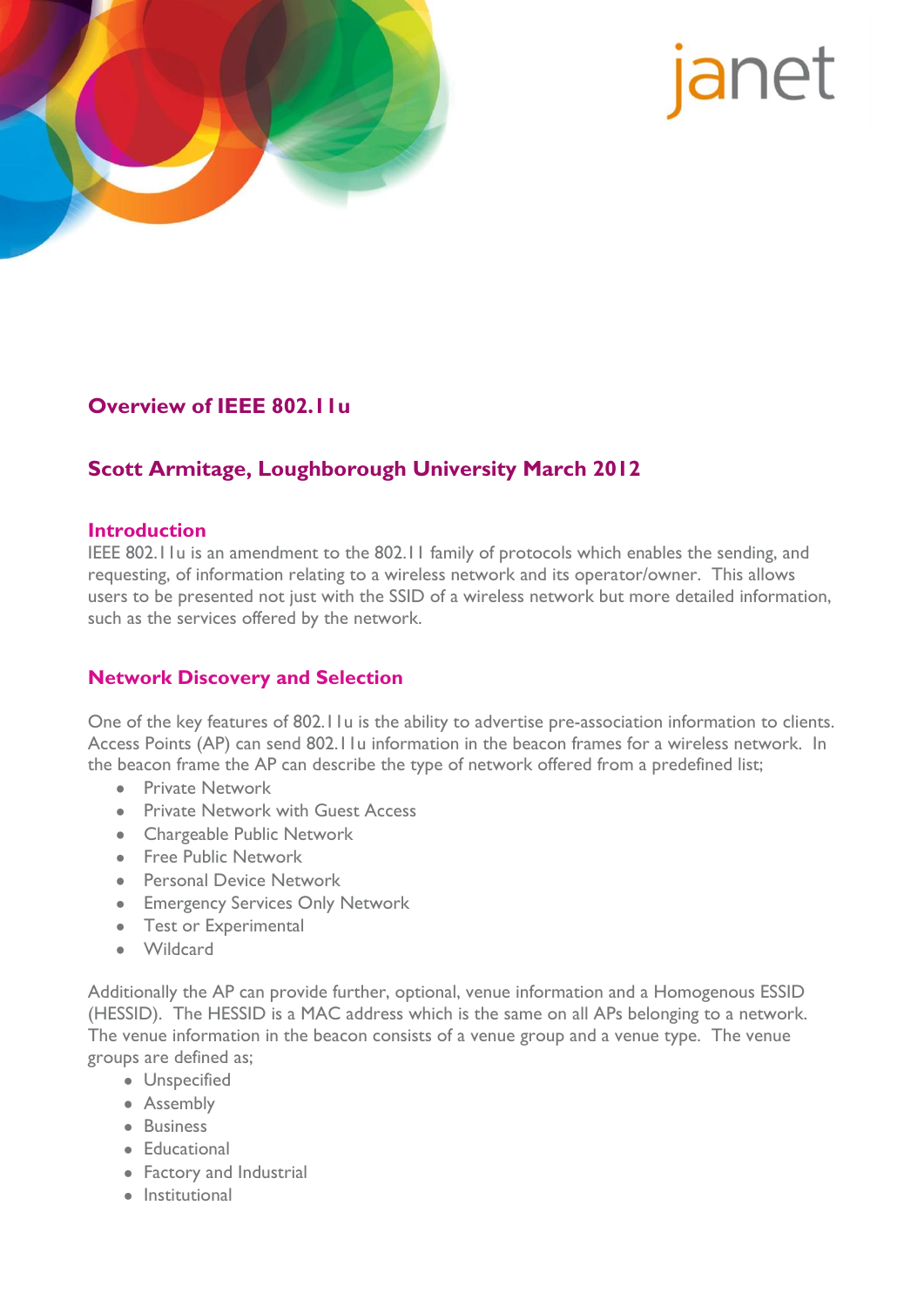# janet

- Mercantile
- **•** Residential
- Storage
- Utility and Misc
- Vehicular
- Outdoor

The list of venue types is very large and varies depending upon the venue group selected. For the Educational venue group this list currently contains:

- **•** Unspecified Educational
- School, Primary
- School, Secondary
- **•** University or College

Another optional part of the beacon is the support of advertisement protocols. The beacon can indicate which 802.11u advertisement protocols are supported by the AP. The current list of advertisement protocols contains:

- Access Network Query Protocol (ANQP)
- MIH Information Service
- MIH Command and Event Services Capability Discovery (IEEE 802.21)
- Emergency Alert System (EAS)
- Vendor Specific

In the beacon frame it is also possible to advertise Roaming Consortium information. This part of the beacon frame uses ANQP elements to describe one or more roaming consortiums or service providers which the wireless network is part of. In an education setting this could be used to identify that an AP is part of eduroam.

Finally as part of the beacon, an Emergency Alert Identifier can be sent out. This provides information which can be used by a client in the verification of an Emergency Alert System (EAS) message.

#### **Generic Advertisement Service (GAS)**

GAS provides the layer 2 transport for delivering 802.11u information. GAS is used as a container for ANQP elements sent between clients and APs.

## **ANQP**

A key element of the network discovery and selection is the Access Network Query Protocol (ANQP). ANQP elements describe the service being offered by an access point. Clients can query an AP and receive lists of ANQP elements describing the service being offered by the access point and its capabilities. The list of current ANQP elements is:

- ANQP Query list The returned list of elements to an ANQP query
- ANQP Capability list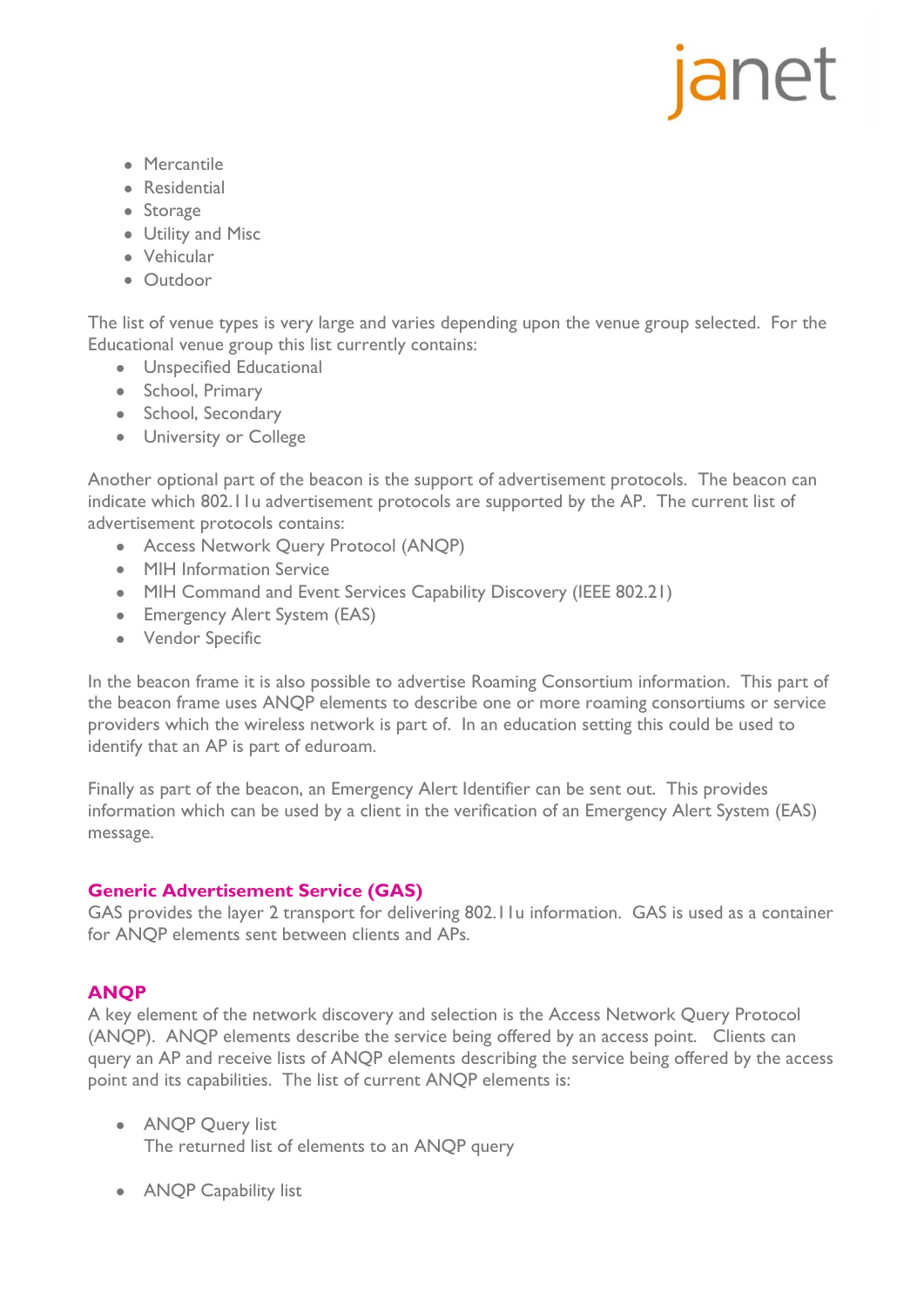

A list of capabilities configured on the client which is provided on request

Venue Name information

This element contains a list of venues associated with the network. The venue name element can contain multiple names. Typically in an education setting, this would be the name of the institution and possibly the name of the campus or building.

- Emergency Call Number information This element contains a list of emergency contact numbers.
- Network Authentication Type information This element provides a list of authentication types. The current values for the authentication types are:
	- o Acceptance of terms and conditions
	- o On-line enrollment supported
	- o http/https redirection
	- o DNS redirection

This is aimed primarily at captive portal based authentication systems.

Roaming Consortium list

The roaming consortium element list provides information about whether the network has membership to a roaming consortium or which service providers are supported by this network. Individual consortia (or single service providers) are identified by Organization Identifiers (OI) which are unique hexadecimal strings. This element can contain multiple OIs indicating the support of numerous service providers/consortia. As previously mentioned in an education setting, roaming consortium elements could be used to signify membership of eduroam.

• IP Address Type Availability information

This element provides information about the availability of IP addresses in use on the network. The return values are split into IPv6 and IPv4 addresses. For IPv6 the current values are:

- o Address type not available
- o Address type available
- o Availability of the address type not known

For IPv4 the current values are:

- o Address type not available
- o Public IPv4 address available
- o Port-restricted IPv4 address available
- o Single NATed private IPv4 address available
- o Double NATed private IPv4 address available
- o Port-restricted IPv4 address available and Single NATed IPv4 address available
- o Port-restricted IPv4 address available and Double NATed IPv4 address available
- o Availability of the address type not known
- Network Access Identifier (NAI) Realm list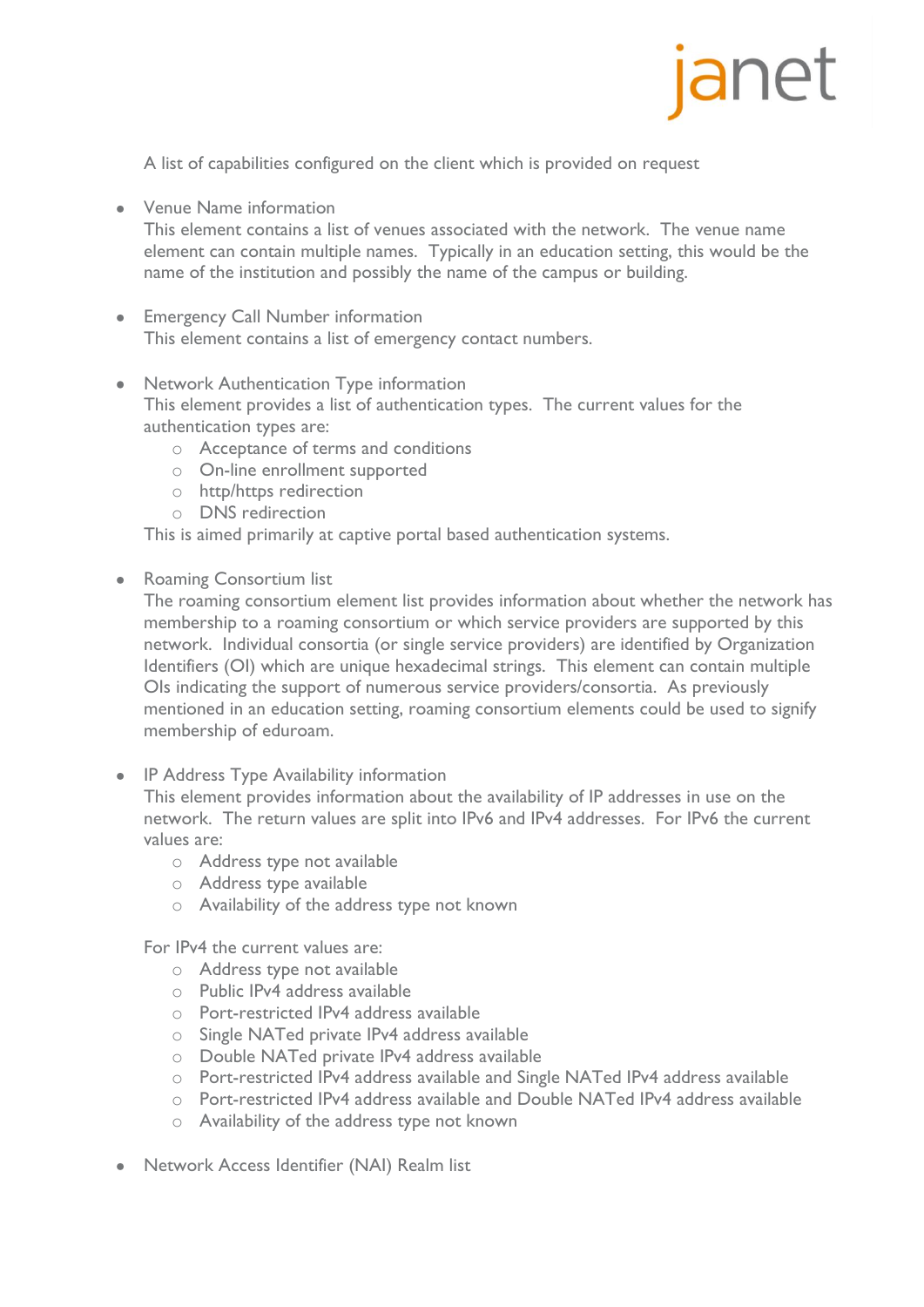

The NAI element provides a list of realms associated to service providers whose networks or services are accessible via the AP. Optionally included for each NAI realm is the EAP methods supported by this service provider. The current list of return parameters for EAP methods are:

- o Expanded EAP Method
- o Non-EAP Inner Authentication Type
	- o PAP, CHAP, MSCHAP, or MSCHAPv2
- o Inner Authentication EAP Method Type
	- o Values from IANA EAP Method Type Numbers
- o Expanded Inner EAP Method
- o Credential Type
	- o SIM, USIM, NFC Secure Element, Hardware Token, Soft Token, Certificate, Username/Password, none
- o Tunneled EAP Method Credential Type
	- o SIM, USIM, NFC Secure Element, Hardware Token, Soft Token, Certificate, Username/Password, none
- o Vendor Specific

In an education setting, it is unlikely sites will list every other eduroam site and their supported EAP types as this is highly impractical. Sites could however indicate the supported EAP types for their own realms.

- 3GPP Cellular Network information
- AP Geospatial Location This element provides the APs location in LCI format.
- AP Civic Location This element provides the APs location in Civic format.
- AP Location Public Identifier URI This element provides a URI reference where location information about the AP can be retrieved.
- Domain Name list This element contains a list of the domain names belonging to the AP owner/operator.
- Emergency Alert Identifier URI This element contains a URI reference from which an emergency alert system (EAS) message can be retrieved.
- Emergency NAI This element contains a string which can be used by the client to indicate an emergency access request.
- ANQP vendor-specific list